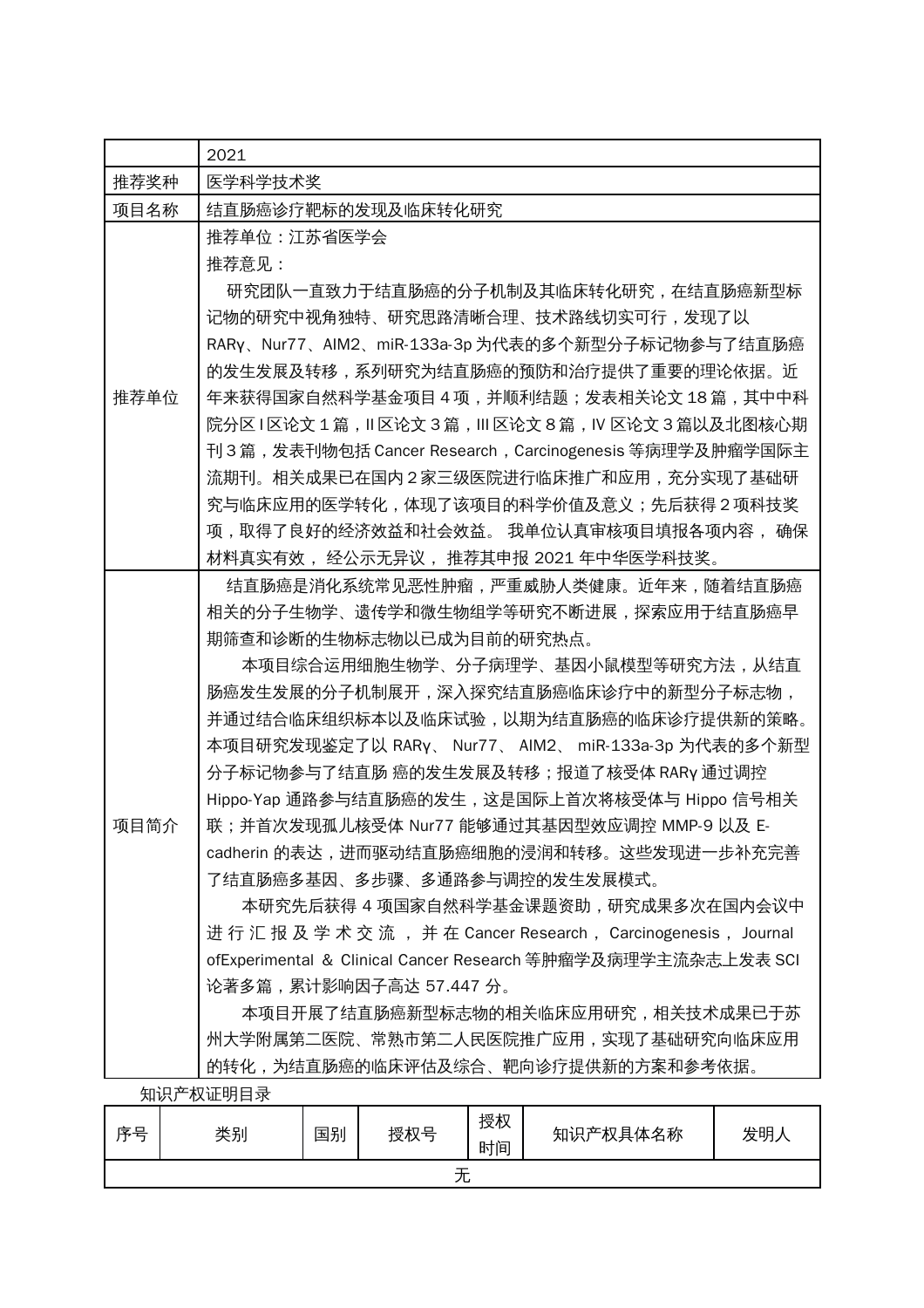## 代表性论文目录

| 序号             | 论文名称                                                                                                                                                    | 刊名                                                                 | 年,卷<br>(期)及<br>页码                                | 影响<br>因子               | 通讯作<br>者 (含<br>共同) | SCI<br>他引<br>次数 | 他引<br>总次<br>数 | 通讯作者<br>单位是否<br>含国外单<br>位 |
|----------------|---------------------------------------------------------------------------------------------------------------------------------------------------------|--------------------------------------------------------------------|--------------------------------------------------|------------------------|--------------------|-----------------|---------------|---------------------------|
| $\mathbf{1}$   | RARY<br>Downregulation<br>Contributes to<br>Colorectal<br>Tumorigenesis and<br>Metastasis by<br>Derepressing the<br>Hippo-Yap Pathway                   | Cancer<br>Research                                                 | 2016<br>Jul<br>1;76(1)<br>3):381<br>$3 - 25$     | 9.12<br>$\overline{2}$ | 吴华,<br>李建明         | 31              | 33            | 否                         |
| $\overline{2}$ | RARy-induced E-<br>cadherin<br>downregulation<br>promotes<br>hepatocellular<br>carcinoma invasion<br>and metastasis                                     | Journal of<br>Experiment<br>al &<br>Clinical<br>Cancer<br>Research | 2016<br>Oct<br>19;35(<br>1):164                  | 5.18<br>9              | 吴华,<br>李建明         | 13              | 17            | 否                         |
| 3              | Orphan Nuclear<br>Receptor Nur77<br>Promotes Colorectal<br>Cancer Invasion and<br>Metastasis by<br>Regulating MMP-9<br>and E-cadherin                   | Carcinogen<br>esis                                                 | 2014<br>Nov;3<br>$5(11)$ :<br>2474-<br>84        | 5.33<br>4              | 吴华,<br>李建明         | 34              | 54            | 否                         |
| $\overline{4}$ | Nur77-mediated<br>TRAF6 signaling<br>protects against<br>LPS-induced sepsis<br>in mice                                                                  | Journal of<br>Inflammati<br>on(London)                             | 2016<br>Feb<br>2;13:4                            | 2.49<br>5              | 吴华                 | 10              | 15            | 否                         |
| 5              | Orphan nuclear<br>receptor Nur77<br>inhibits poly (I:C)-<br>triggered acute liver<br>inflammation by<br>inducing the<br>ubiquitin-editing<br>enzyme A20 | Oncotarget                                                         | 2017<br>May<br>9;8(37<br>):6102<br>$5-$<br>61035 | 5.16<br>8              | 吴华,<br>李建明         | $\overline{2}$  | 3             | 否                         |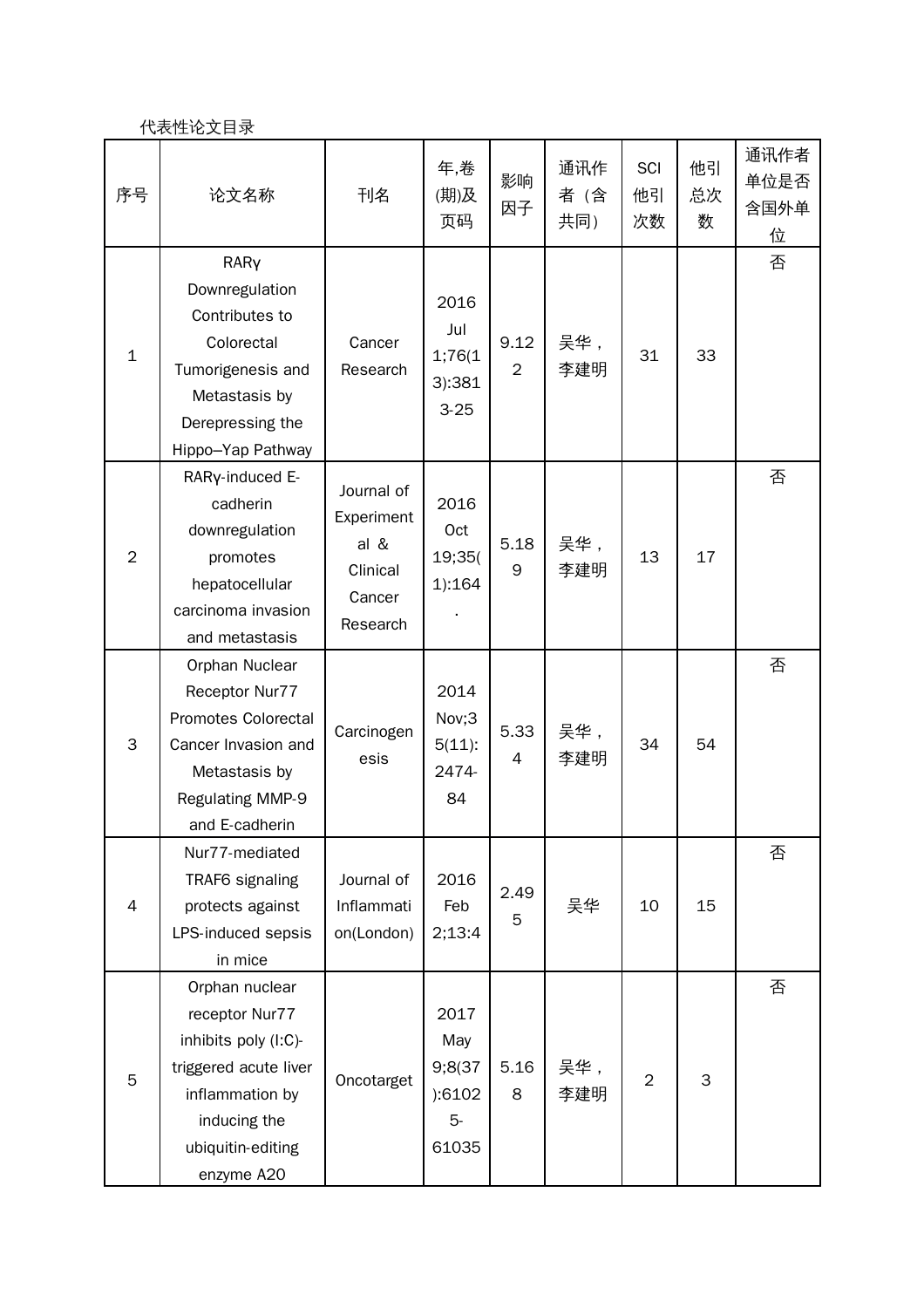|                | Nur77 deficiency             |                   | 2015           |                |      |    |                | 否 |
|----------------|------------------------------|-------------------|----------------|----------------|------|----|----------------|---|
| 6              | leads to systemic            | Journal of        | Jun            | 1.97<br>5      | 吴华   | 18 | 20             |   |
|                | inflammation in              | Inflammati        | 26;12:         |                |      |    |                |   |
|                | elderly mice                 | on(London)        | 40             |                |      |    |                |   |
|                | miR-133a-3p                  |                   |                |                |      |    |                | 否 |
|                | Targets SUMO-                |                   | 2018           |                |      |    |                |   |
|                | Specific Protease 1          |                   | Jun            |                |      |    |                |   |
| $\overline{7}$ | to Inhibit Cell              | Oncology          | 11;26(         | 4.63           | 何宋兵  | 12 | 12             |   |
|                | Proliferation and Cell       | Research          | 5):795         | $\overline{4}$ |      |    |                |   |
|                | Cycle Progress in            |                   | $-800$         |                |      |    |                |   |
|                | <b>Colorectal Cancer</b>     |                   |                |                |      |    |                |   |
|                | Expression and               |                   |                |                |      |    |                | 否 |
|                | <b>Clinical Significance</b> | <b>Biomedicin</b> | 2017           |                |      |    |                |   |
| 8              | of Absent in                 | e &               | Oct;94         | 3.45           | 何宋兵  | 8  | 11             |   |
|                | Melanoma 2 in                | Pharmacot         | $:843-$        | $\overline{7}$ |      |    |                |   |
|                | <b>Colorectal Cancer</b>     | herapy            | 849            |                |      |    |                |   |
|                | Loss of profilin 2           |                   |                |                |      |    |                | 否 |
|                | contributes to               |                   | 2018           |                |      |    |                |   |
|                | enhanced epithelial-         | Internation       | Sep;5          | 3.57           | 李德春, |    |                |   |
| 9              | mesenchymal                  | al journal        | 3(3):1         | 1              | 何宋兵  | 4  | 8              |   |
|                | transition and               | of oncology       | 118-           |                |      |    |                |   |
|                | metastasis of                |                   | 1128           |                |      |    |                |   |
|                | colorectal cancer            |                   |                |                |      |    |                |   |
|                | Downregulation of            |                   |                |                |      |    |                | 否 |
|                | <b>Enhancer of Zeste</b>     |                   |                |                |      |    |                |   |
|                | Homolog 2(EZH2) Is           |                   | 2016<br>Oct 3; | 3.6            | 何宋兵  | 17 | 23             |   |
|                | Essential for the            |                   |                |                |      |    |                |   |
| 10             | Induction of                 | Genes             | $7(10)$ :      |                |      |    |                |   |
|                | Autophagy and                |                   | 83             |                |      |    |                |   |
|                | Apoptosis in                 |                   |                |                |      |    |                |   |
|                | <b>Colorectal Cancer</b>     |                   |                |                |      |    |                |   |
|                | Cells                        |                   |                |                |      |    |                |   |
|                | Aberrant expression          |                   | 2013           |                |      |    |                | 否 |
| 11             | of miR-199a-3p and           | Medical           | Mar;3          | 2.05           | 汪良,  |    |                |   |
|                | its clinical                 | Oncology          | 0(1):3         | 8              | 支巧明  | 35 | 40             |   |
|                | significance in              |                   | 78             |                |      |    |                |   |
|                | colorectal cancers           |                   |                |                |      |    |                |   |
| 12             | Aberrant expression          | Eur Rev           | 2018           | 2.59           | 何宋兵  | 6  | $\overline{7}$ | 否 |
|                | of Rab1A and its             | Med               | Jul;22(        | $\mathbf 1$    |      |    |                |   |
|                | prognostic                   | Pharmacol         | 14):45         |                |      |    |                |   |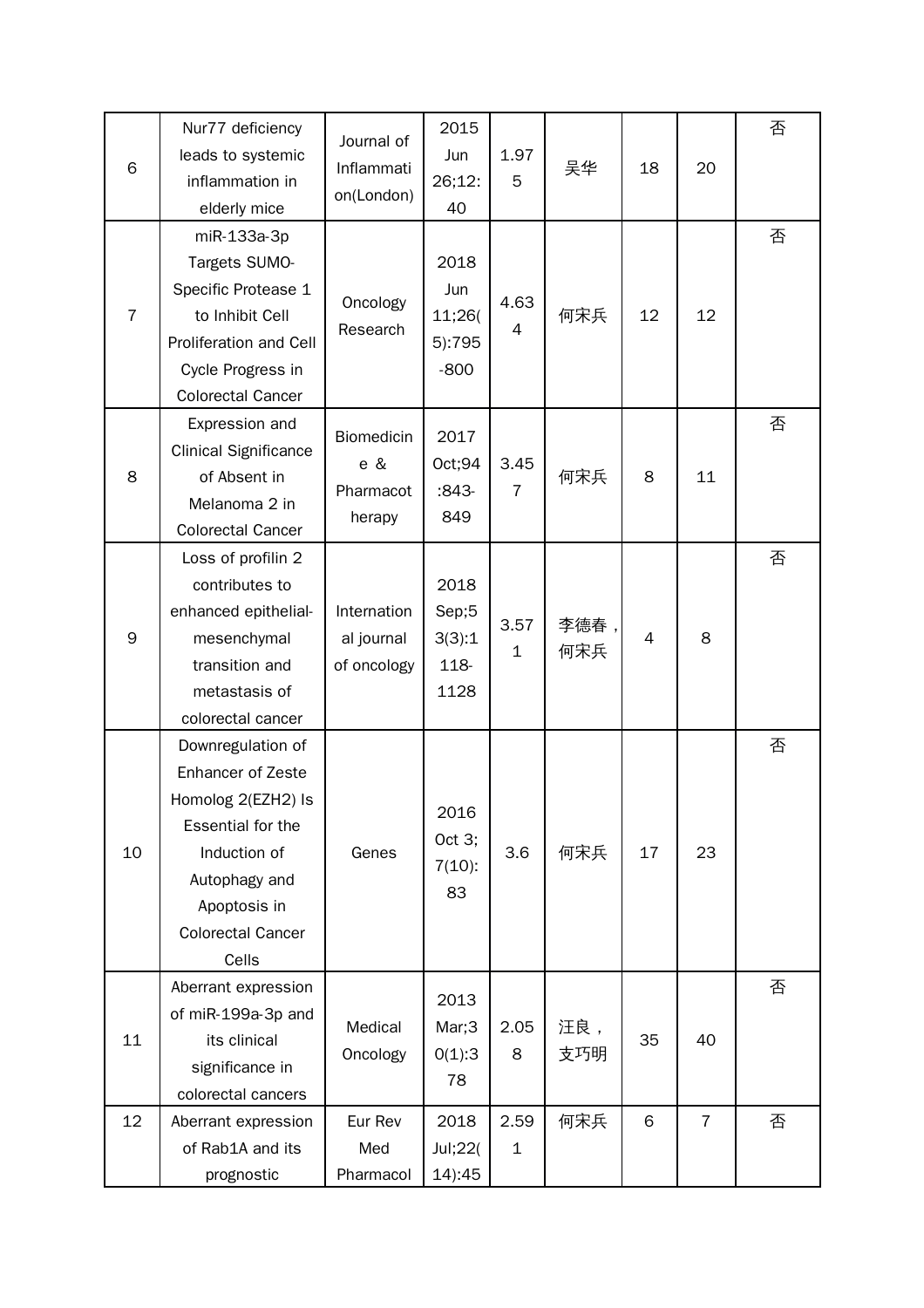|    | significance in<br>human colorectal<br>cancer.                                                                                                                                      | Sci                                                                          | 09-<br>4517.                               |                      |             |                |                |   |
|----|-------------------------------------------------------------------------------------------------------------------------------------------------------------------------------------|------------------------------------------------------------------------------|--------------------------------------------|----------------------|-------------|----------------|----------------|---|
| 13 | Inhibition of EZH2<br>expression is<br>associated with the<br>proliferation,<br>apoptosis and<br>migration of SW620<br>colorectal cancer<br>cells in vitro.                         | Exp Biol<br>Med<br>(Maywood)                                                 | 2015<br>Apr;24<br>O(4):5<br>46-55.         | 2.54<br>2            | 何宋兵,<br>朱新国 | $\mathbf{1}$   | 14             | 否 |
| 14 | Prognostic and<br>clinicopathological<br>value of FoxM1<br>expression in<br>colorectal cancer: A<br>systematic review<br>and meta-analysis                                          | Medicine                                                                     | 2018<br>Dec;9<br>$7(52)$ :<br>e1389<br>9.  | 1.87                 | 何宋兵,<br>朱新国 | 3              | 3              | 否 |
| 15 | Downregulation of<br>NLRP12 enhances<br>the proliferation,<br>migration and drug-<br>resistance of<br>colorectal cancer<br>cells by modulating<br>MEK/ERK/GLI1<br>signaling pathway | Internation<br>al Journal<br>of Clinical<br>and<br>Experiment<br>al Medicine | 2018;<br>$11(5)$ :<br>5332-<br>5342        | 0.18<br>$\mathbf{1}$ | 何宋兵         | $\mathbf 0$    | $\mathbf 0$    | 否 |
| 16 | 结直肠癌组织 AIM2<br>和血清 CEA 表达与<br>预后相关性分析                                                                                                                                               | 中华肿瘤防<br>治杂志                                                                 | 2018,<br>25(1)<br>$)$ :<br>$20 -$<br>25,33 | 2.09                 | 何宋兵         | 10             | 10             | 否 |
| 17 | 结直肠癌组织中<br>DPC4、CDK4 的表<br>达及临床意义                                                                                                                                                   | 临床与实验<br>病理学杂志                                                               | 2015,<br>31(1)<br>$1)$ :<br>1278-<br>1280  | 0.84                 | 干文娟         | $\overline{7}$ | $\overline{7}$ | 否 |
| 18 | MMP-2、MMP-14 $\overline{\mathcal{R}}$<br>VEGF-C 在结肠癌组<br>织中的表达及其临床                                                                                                                  | 现代免疫学                                                                        | 2016,<br>36 (1<br>$)$ :                    | 0.73                 | 何宋兵         | 16             | 16             | 否 |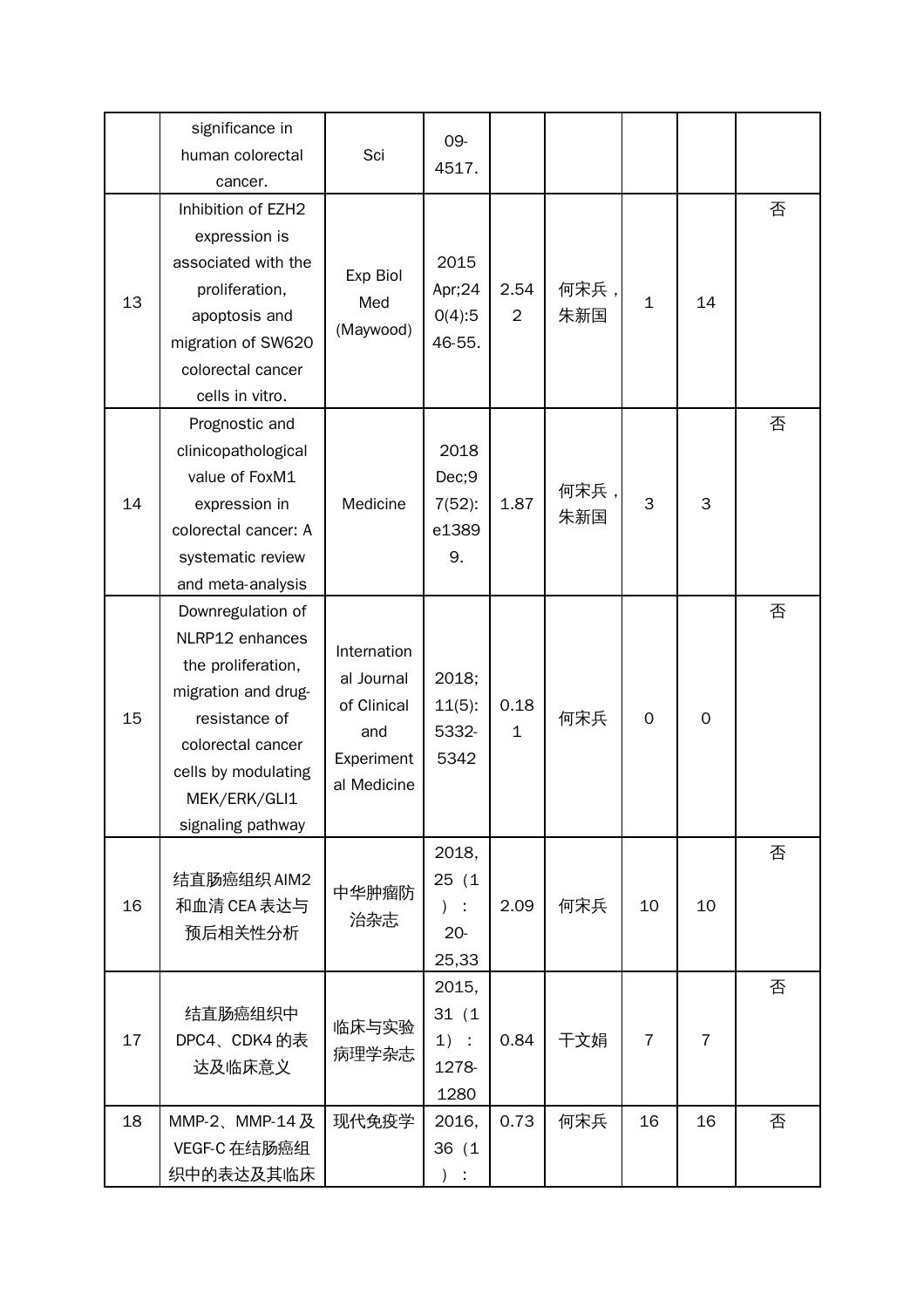|     | 意义                                                         |        | 21-26 |  |  |  |  |  |
|-----|------------------------------------------------------------|--------|-------|--|--|--|--|--|
|     | 主要完成人和主要完成单位情况                                             |        |       |  |  |  |  |  |
| 主要完 | 姓名:干文娟                                                     |        |       |  |  |  |  |  |
| 成人情 | 排名:1                                                       |        |       |  |  |  |  |  |
| 况   | 职称:副教授,主任医师                                                |        |       |  |  |  |  |  |
|     | 行政职务:病理科主任                                                 |        |       |  |  |  |  |  |
|     | 工作单位:苏州市独墅湖医院                                              |        |       |  |  |  |  |  |
|     | 对本项目的贡献:1、主持国家自然科学基金项目《孤儿核受体 Nur77 调控                      |        |       |  |  |  |  |  |
|     |                                                            |        |       |  |  |  |  |  |
|     | 2、作为论文第一作者 /通讯作者对 7.4-1、7.4-2、7.4-3、7.4-17 做出贡献,对应         |        |       |  |  |  |  |  |
|     | "四、 主要科学发现、 技术发明或科技创新" 所列的原创性发现 1.1、1.3。                   |        |       |  |  |  |  |  |
|     | 姓名:吴华                                                      |        |       |  |  |  |  |  |
|     | 排名:2                                                       |        |       |  |  |  |  |  |
|     | 职称:教授,研究员                                                  |        |       |  |  |  |  |  |
|     | 行政职务:无                                                     |        |       |  |  |  |  |  |
|     | 工作单位: 苏州大学                                                 |        |       |  |  |  |  |  |
|     | 对本项目的贡献:1、主持国家自然科学基金项目《孤儿核受体 Nur77 调控                      |        |       |  |  |  |  |  |
|     | TRAF6/NF-κB 信号转导的分子机制及其在炎症相关性肠癌中的作用》、《 Erbin 调             |        |       |  |  |  |  |  |
|     | 控 EGFR 信号的机制及其在结直肠癌中的作用》、《 GSK-3β/TRAF6/β-catenin 信        |        |       |  |  |  |  |  |
|     | 号 转 导 新 机 制 的 发 现 及 其 在 结 直 肠 癌 转 移 中 的 作 用 》 。            |        |       |  |  |  |  |  |
|     | 2、作为论文第一作者 /通讯作者对 7.4-1、 7.4-2、 7.4-3、7.4-4、7.4-5、7.4-6    |        |       |  |  |  |  |  |
|     | 做出贡献,对应"四、主要科学发现、技术发明或科技创新" 所列的原创性发现<br>1.1, 1.2, 1.3      |        |       |  |  |  |  |  |
|     |                                                            |        |       |  |  |  |  |  |
|     |                                                            | 姓名:何宋兵 |       |  |  |  |  |  |
|     | 排名:3                                                       |        |       |  |  |  |  |  |
|     | 职称:副教授,副主任医师<br>行政职务:普外科主任助理                               |        |       |  |  |  |  |  |
|     | 工作单位:苏州大学附属第一医院                                            |        |       |  |  |  |  |  |
|     | 对本项目的贡献:1、作为论文第一作者/通讯作者对 7.4-7、7.4-8、7.4-9、7.4-            |        |       |  |  |  |  |  |
|     | 10、7.4-11、7.4-12、7.4-13、7.4-14、7.4-15、7.4-16、7.4-18 做出贡献,对 |        |       |  |  |  |  |  |
|     | 应"四、主要科学发现、技术发明或科技创新" 所列的原创性发现 1.4、 1.5、                   |        |       |  |  |  |  |  |
|     | 1.6, 2.1                                                   |        |       |  |  |  |  |  |
|     | 姓名:李秀明                                                     |        |       |  |  |  |  |  |
|     | 排名:4                                                       |        |       |  |  |  |  |  |
|     | 职称:主治医师                                                    |        |       |  |  |  |  |  |
|     | 行政职务:无                                                     |        |       |  |  |  |  |  |
|     | 工作单位:苏州大学附属第一医院                                            |        |       |  |  |  |  |  |
|     | 对本项目的贡献:1、作为论文第一作者对 7.4-1、7.4-3、7.4-4、7.4-5、7.4-6 做        |        |       |  |  |  |  |  |
|     | 出贡献,对应"四、主要科学发现、技术发明或科技创新" 所列的原创性发现 1.1、                   |        |       |  |  |  |  |  |
|     | 1.2, 1.3                                                   |        |       |  |  |  |  |  |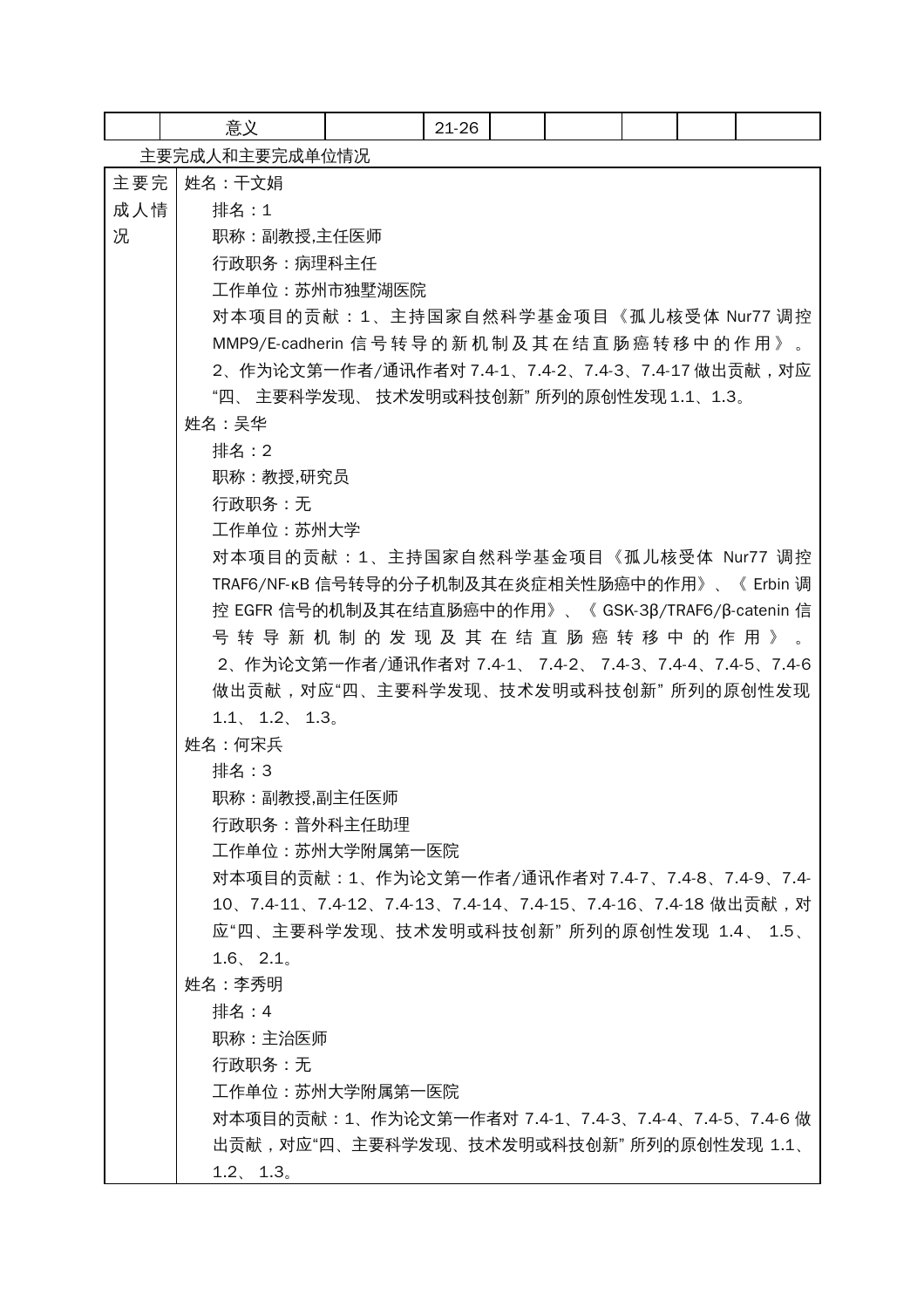|     | 姓名:郭鹏达                                                     |
|-----|------------------------------------------------------------|
|     | 排名:5                                                       |
|     | 职称:副主任技师                                                   |
|     | 行政职务:无                                                     |
|     | 工作单位:苏州市立医院                                                |
|     | 对本项目的贡献:1、作为论文第一作者对 7.4-1、7.4-2、7.4-4、7.4-6 做出贡献           |
|     | 对应"四、主要科学发现、技术发明或科技创新" 所列的原创性发现 1.1。                       |
|     | 姓名:何晓顺                                                     |
|     | 排名:6                                                       |
|     | 职称:副主任医师,副主任医师                                             |
|     | 行政职务:无                                                     |
|     | 工作单位: 苏州大学附属第一医院                                           |
|     | 对本项目的贡献:1、作为论文第一作者对 7.4-4、7.4-5 做出贡献,对应"四、主要               |
|     | 科学发现、技术发明或科技创新" 所列的原创性发现 1.2。                              |
|     | 姓名:王婧茹                                                     |
|     | 排名:7                                                       |
|     | 职称:副主任医师,副主任医师                                             |
|     | 行政职务:无                                                     |
|     | 工作单位:苏州大学附属第一医院                                            |
|     | 对本项目的贡献:1、作为论文第一作者对 7.4-2、7.4-3 做出贡献,对应"四、主要               |
|     | 科学发现、技术发明或科技创新" 所列的原创性发现 1.1、1.3。                          |
| 主要完 | 单位名称:苏州市独墅湖医院                                              |
| 成单位 | 排名:1                                                       |
| 情况  | 对本项目的贡献:1、国家自然科学基金项目《孤儿核受体 Nur77 调控 MMP9/E-                |
|     | cadherin 信号转导的新机制及其在结直肠癌转移中的作用》为本单位在职职工主持 。                |
|     |                                                            |
|     | 2 、 为课 题 项 目 实 施 提 供 医 疗 场 所 及 相 应 诊 断 、 治 疗 技 术 服 务 支 持 。 |
|     | 3、开展伦理审查,治疗方案专家论证会等确保项目实施的正当性和科学性。                         |
|     | 为课题获得的各项基金提供资金配套。<br>4                                     |
|     | 5、提供科研组织、财务管理、组织审批鉴定等支持。                                   |
|     | 单位名称:苏州大学<br>排名:2                                          |
|     | 对本项目的贡献: 1、国家自然科学基金项目《孤儿核受体 Nur77 调控 TRAF6/NF-             |
|     | kB 信号转导的分子机制及其在炎症相关性肠癌中的作用》、《Erbin 调控 EGFR 信               |
|     | 号的机制及其在结直肠癌中的作用》、《GSK-3β/TRAF6/β-catenin 信号转导新机            |
|     | 制的发现及其在结直肠癌转移中的作用》的主持均为本单位在职职工。                            |
|     | 2、申报奖项所用课题在成功立项后,本单位均支持其后续相关研究,给其研究所                       |
|     | 提供场地、平台等便利,为成果产出提供保障。                                      |
|     | 单位名称:苏州大学附属第一医院                                            |
|     | 排名:3                                                       |